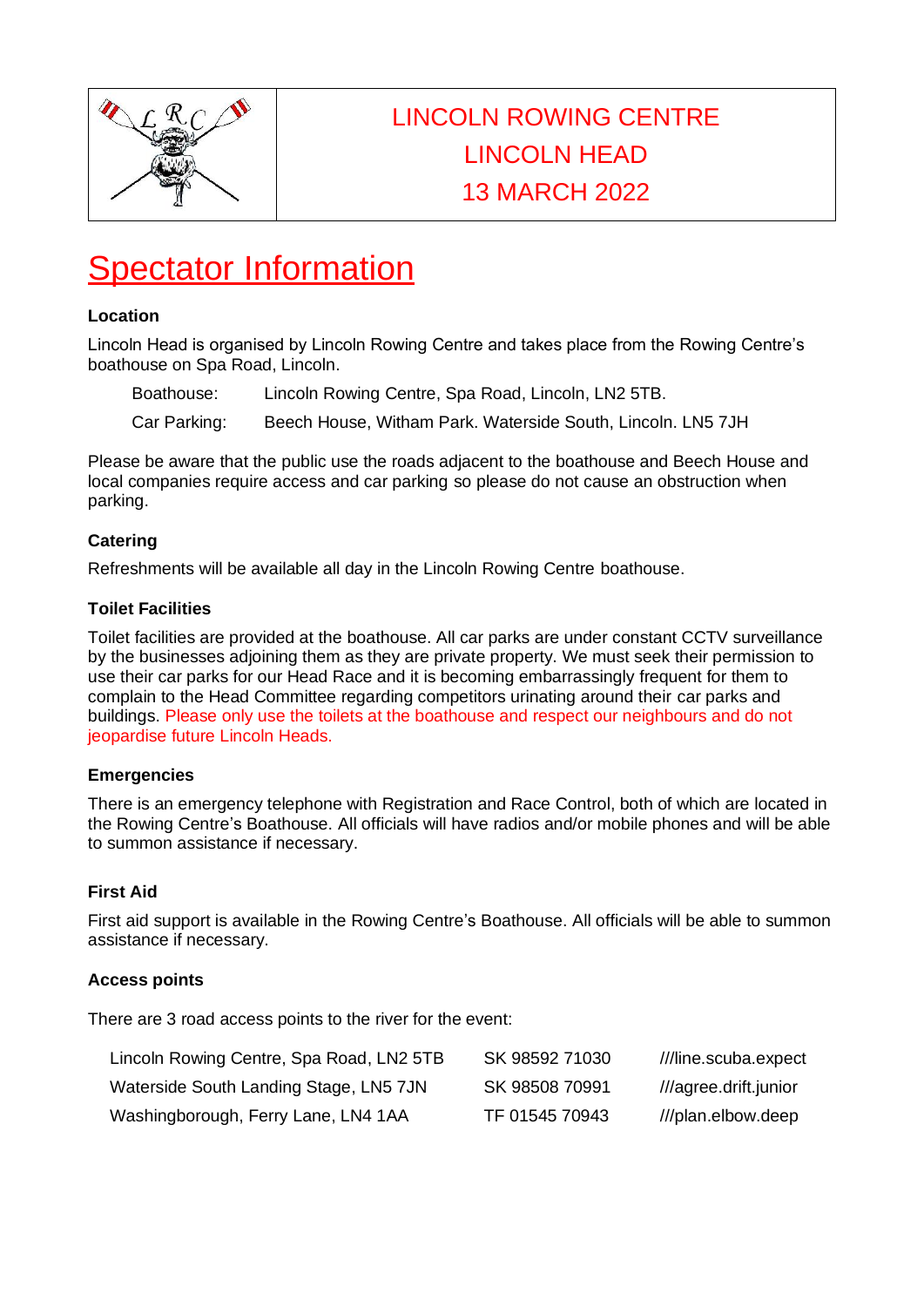#### **Spectating**

The race itself is a time trial running upstream on the River Witham. There are two different race lengths:

- 3.5K for the majority of crews from the 6K marker on the riverbank to a point halfway between the 2K and 3K markers (see map below).
- 1.5K for the younger junior crews and for people who are new to rowing. This race is from Washingborough Landing Stage to a point halfway between the 2K and 3K markers (see map below).

There are two divisions starting at 10:30 and 14:00 and crews will be started off at approximately 15 – 20s intervals.

It is possible to view the racing from either bank although it is approximately 1.5 km along the bank from the club house to get to the Finish (approx. 15-20 minutes perhaps) so please leave sufficient time to reach the course.

Whilst we positively encourage you to be as vocal as you wish in the support of your crews, we kindly ask that if you are near to any race officials, you allow their instructions to be heard by crews on the river for reasons of safety and the smooth running of the race.

Spectators are reminded that Lincoln Head runs mid-March and the water temperature will be sufficiently low that the risk of becoming hypothermic from purposely entering the river is high and should be avoided.

**North Bank**: Walk along the bank from the LRC buildings to get to the Finish. The finish is by the fence halfway between the 2K and 3K markers. There is a reasonable path along the top of the bank but it can be a bit muddy so please wear appropriate footwear.

**South Bank:** There is a very good path on the South bank which is suitable for walking and cycling. Visibility is not as good as the North bank as there are a lot of trees but it is a better path and ideal for cycling. Walk or cycle along the bank from the Beech House car park.

**Washingborough Landing Stage:** There is a good vantage point for spectators at Washingborough Landing Stage which is approximately half-way down the course but there is only limited parking along the road side. The post code shown above will get you there.

**Road Bridge at 3 km**: The new road bridge at the 3 km marker is a very busy 'A' road and must not be used for spectating.

#### **Drones**

The use of drones is not allowed.